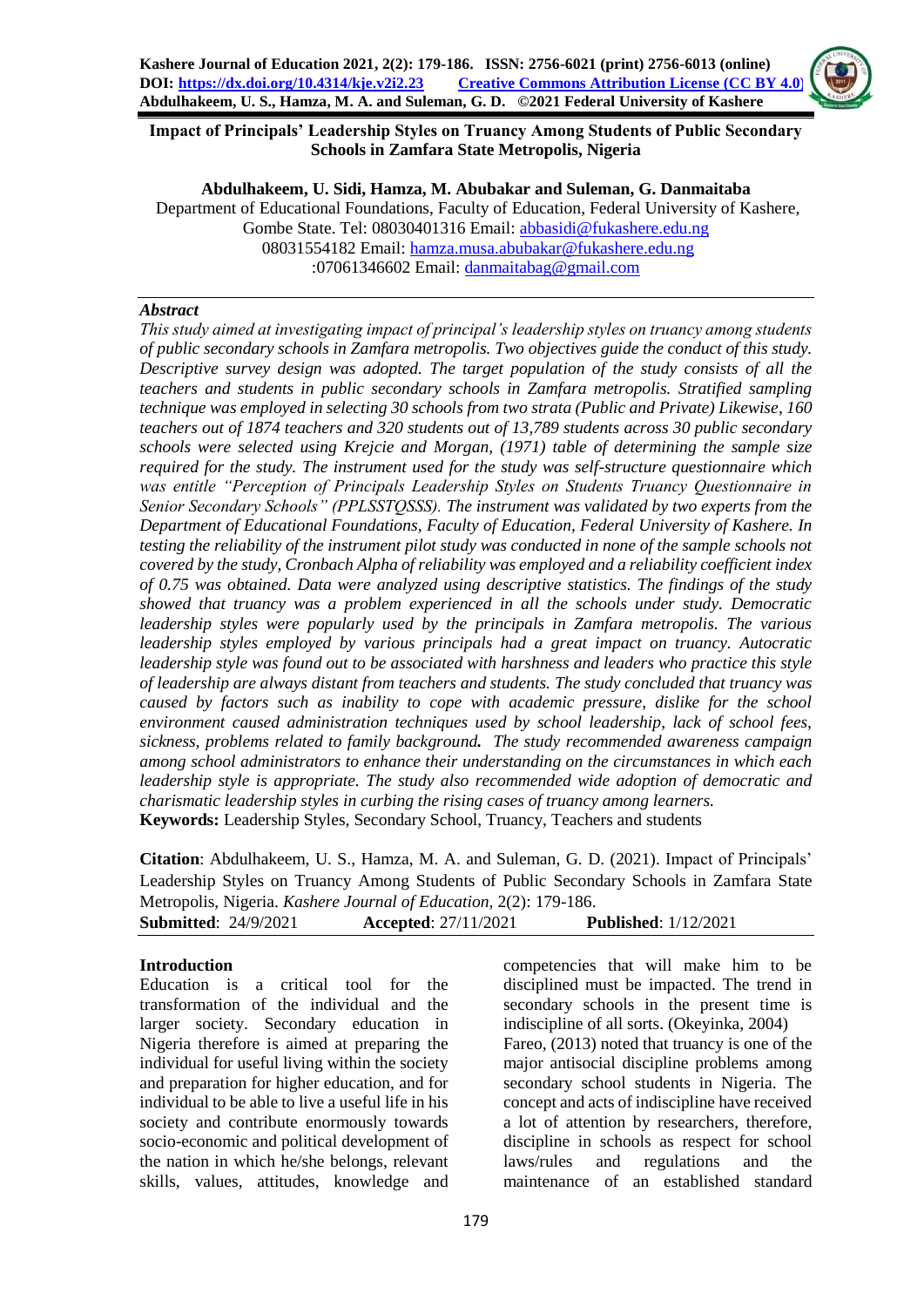behaviour or attitude and implies self – direction, self-control, restraint, and respect for oneself, among others. behaviour that disavow or negate the above mentioned are classified as indiscipline. To this end, indiscipline can simply be seen as mode of life not in conformity with rules and regulations and non-subjection to be control by established standard. By extension, the term connotes the violations of school rules and regulations capable of obstructing the smooth and orderly functioning of the school system. (Peck (2002) opined that truancy have so undermined effective teachinglearning processes that some teachers have become helpless and disorganized in their task of impacting knowledge to the learners. Zubaida, (2009) and Thami (2012), assert that the style negatively influenced the discipline of students. The more the autocratic leadership style is used the poorer the student discipline. Teachers who are not motivated to work are unable to teach effectively and efficiently, making students to dislike school and not to learn well. Principals' attitude of not putting into consideration teachers' suggestions in decision making made teachers lose interest in their jobs hence negative influence on students' discipline.

Ubogu, in fareo (2013) identified causes of truancy as illness, financial hardship, age, social class, geographical location, and Principal leadership styles that influence schools related factors such as teachers' attitude, poor administration, high cost of education and school discipline. Poor School Administration by in competent school Principals has contributed a lot to the lack of morals and necessary attitudes and skills expected in present generation, since school is regarded as the center for the young generation to acquire the attitude, skills, values and the critical minds for the analysis of society and its problem since children are easily influenced by what they learn, they are to be taught what the society considers culturally and socially values. When morals are lacking among students and are not properly controlled and managed, schools would be in states of emergency (Okeyinka, 2004) Hunt, *et al,* (2010), lament that truancy as a lackadaisical attitude of students when they missed school or class without an excuse from his/her parents/ guardians. It also means a child leaving school without the permission

of the teacher or principal. When a child is consistently late for school, he or she was considered to be a truant. A truant is therefore a student who stays away from school without proper leave permission from school authority or the parents. Autocratic leadership is a type of leadership style that centralizes power, authority and decision making (Okumbe, 2013). Autocratic principals adopt harshness which is widely detested by teachers and students alike. Principals who use strict control measures are likely to face resistance from both students and teachers and an increase in indiscipline. Students dislike harsh administrators since they make their academic records to decline tremendously. Principals formulated policies and made decisions without considering teachers and student's opinion. The style was not preferred since it de-motivated teachers who in turn influenced learners' discipline negatively. Such learners were likely to engage in truancy.

However, according to Burke and Beegle (2004), truancy can also be identified and characterized by neuroticism whereby student fear of teacher(s) makes him/her leave school and run back home or any other place for safety which greatly destroyed the fabrics of the educational programmes and has caused a lot of problems for secondary school students in their educational pursuits. Kibet, Kindiki, Sang and Kitilit (2012) affirmed that democratic or semi-democratic approaches with both teachers and students' councils to handle various pertinent issues. They used open communication channels to pass information to the rest of the student body. This resulted in the high level of discipline reported in his study. Truancy cases were minimal in such schools. They found a positive relationship between leadership styles used by principals and discipline of students hence the need to strengthen school leadership. Democratic leadership style decentralizes power and authority. Decisions are made through consultations and discussions (Okumbe, 2013). Vincentia, 2016) observes that this style of leadership motivates teachers to work with principals to achieve school laid down objectives. Democratic leaders use more dialogue with teachers and learners, it gives room for involvement of teachers and students for decision making of formulation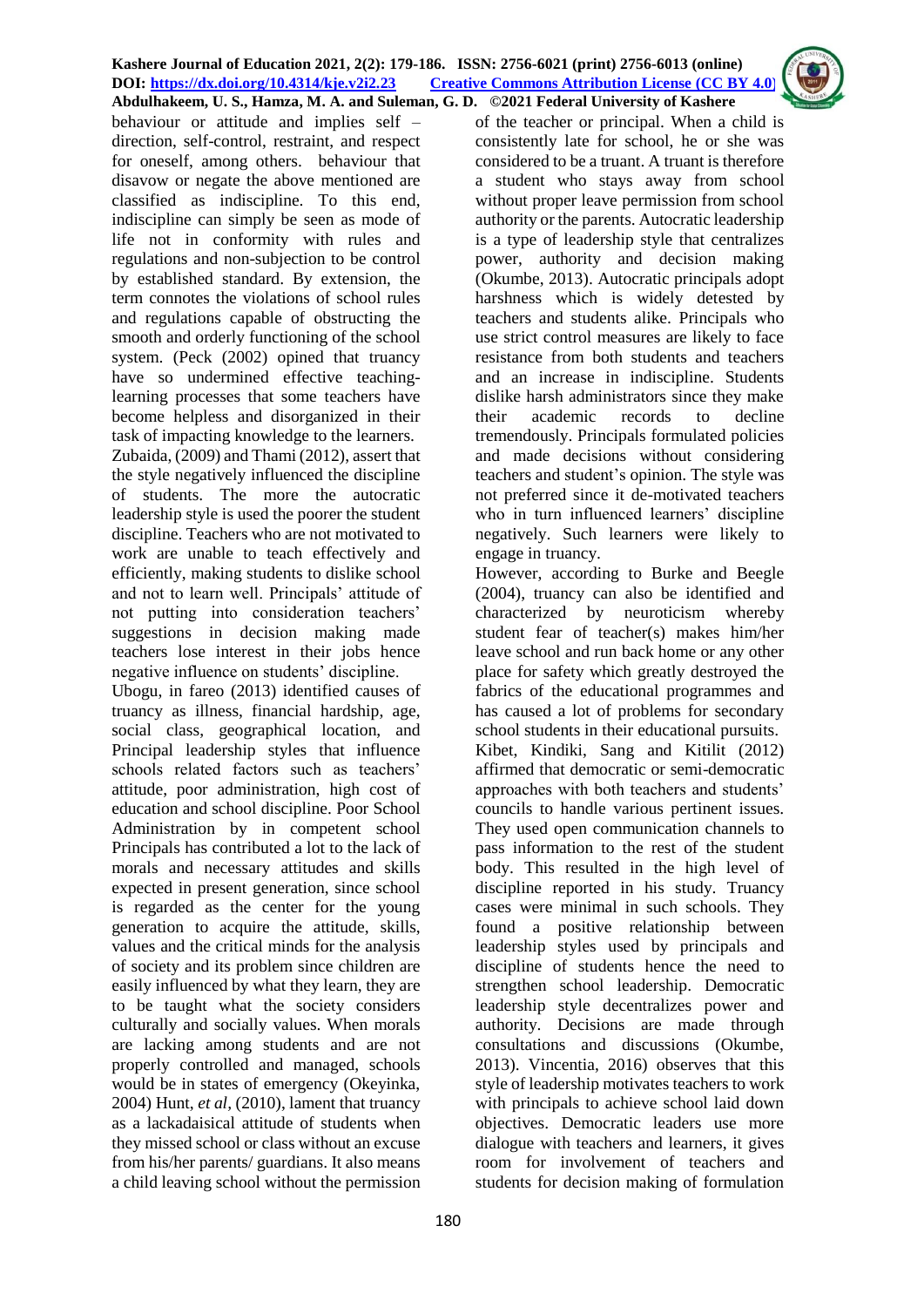of policies and allow them to talk about the constraints they face. They are more transparent and approachable. They observe at random students' work and interview them about teachers' performance. Thami (2012) asserts that democratic leadership style positively respects the worth and dignity of individual in working environment, it influences students' discipline. Students like teachers who are friendly and easy to talk to and who encourage them to express their feelings frankly.

For the purpose of this study, truancy will mean student's absenteeism from school/class without getting any permission from either parents or school authority due to principal lack of supervisory skills or in adequate provision of physiological and psychological needs of the students.

## **Statement of the Problem**

The continuous and rampant rate of truancy in recent years in public secondary schools cannot be over looked. Students seem to have been exposed to various forms of indiscipline which has hinder the smooth running of teaching- learning process, especially in Zamfara State This has been of great concern to all education stakeholders. Similarly, teachers absent themselves from the schools due to one reason or the other. The issue of truancy acts as a mirror reflecting the most fundamental characteristics of the crisis of purpose currently afflicting educational institutions. Some of the truant activities experience in the state include home and societal influence which include low status in social class of the parents, poverty, educational deficiency, broken homes, poor school administration, principal's leadership styles and teacher's attitude to students, the peer group and effect of the mass media to in disciplinary behavior as well as the insecurity in the state. The truants engage in drug and substance abuse and day time crime while others end up with teenage pregnancies and early marriages this research therefore focuses on the impact of principals' leadership style on students' truancy in senior secondary school Zamfara Metropolis Zamfara State, Nigeria

## **Objectives of the Study**

The study sought to achieve the following objectives;

- 1. To ascertain how democratic leadership style influences truancy among teachers and students of public secondary school in Zamfara metropolis
- 2. To determine the influence of autocratic leadership style on truancy among teachers and students of public secondary school in Zamfara metropolis

# **Research Questions**

The study was guided by the following research questions:

- 1. How does democratic leadership style influences truancy among teachers and students of public secondary school in Zamfara metropolis?
- 2. What is the influence of autocratic leadership style on truancy among teachers and students of public secondary school in Zamfara metropolis?

# **Methodology**

This study adopted descriptive survey research design. The target population of the study consists of all principals and students in public secondary schools in Zamfara metropolis. Stratified sampling technique was employed in selecting 30 schools from two strata (public and private). Likewise, 160 teachers out of 1874 teachers and 320 students out of 13,789 students across 30 public secondary schools were selected using Krejcie and Morgan, (1971) table of determining the sample size required for the study. The instrument used for data collection was questionnaire which was entitle "Perception of Teachers and Students on Truancy and Principals Leadership Styles Questionnaire in Senior Secondary Schools" (PTSTPLSQSSS) A survey questionnaire with a total of 10 items was used. It is a fourpoint rating scale response format which ranged from  $4=$  Strongly Disagree,  $3=$ Disagree,  $2=$  Agree and  $1=$  Strongly Agree. The Questionnaire was validated by two experts from the Department of Educational Foundations, Faculty of Education, Federal University of Kashere. All their corrections, observations and modifications were strictly adhered to. In testing the reliability of the instrument pilot study was conducted in none of the sample schools not covered by the study, Cronbach Alpha was employed and a reliability coefficient index of 0.75 was obtained. The data collected was analyzed

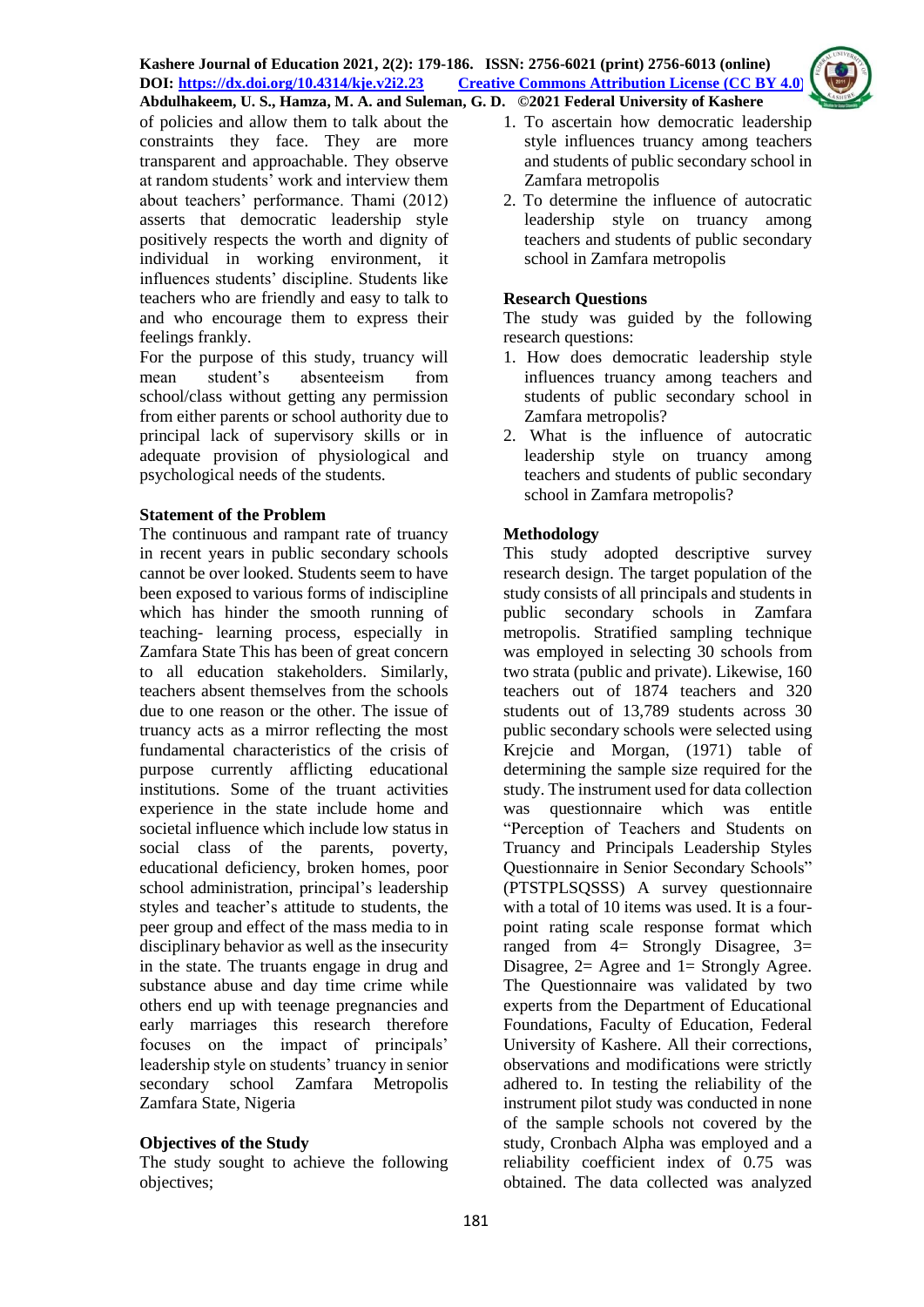#### **Kashere Journal of Education 2021, 2(2): 179-186. ISSN: 2756-6021 (print) 2756-6013 (online) DOI: <https://dx.doi.org/10.4314/kje.v2i2.23> [Creative Commons Attribution License](http://creativecommons.org/licenses/by/4.0/) (CC BY 4.0) Abdulhakeem, U. S., Hamza, M. A. and Suleman, G. D. ©2021 Federal University of Kashere**

using Statistical Package for the Social Sciences (SPSS) version 21. The analysis includes both descriptive and inferential

analysis. The researchers used descriptive analysis to analyze the frequency and percentage of the overall population.

## **Result**

**Table 1: Influence of Democratic Leadership Styles on Truancy among Teachers and Students of public Senior Secondary School in Zamfara State, Nigeria** 

| S/<br>N | <b>Items statement</b>                                       | <b>Category of</b><br><b>Respondents</b> | Agree |               |                | <b>Undecid</b><br>ed |     | <b>Disagree</b> | <b>Remarks</b>  |
|---------|--------------------------------------------------------------|------------------------------------------|-------|---------------|----------------|----------------------|-----|-----------------|-----------------|
|         |                                                              |                                          | F.    | $\frac{6}{6}$ | F.             | $\frac{6}{6}$        | F.  | $\frac{0}{0}$   |                 |
| 1       | leadership<br>style<br>Democratic                            | Teachers                                 | 115   | 75.5          | 00             | 00                   | 45  | 28.5            | Agree           |
|         | discipline<br>enhance<br>among<br>learners                   | <b>Students</b>                          | 195   | 60.5          | 5              | 2                    | 120 | 37.5            | Agree           |
| 2       | Principals who Listen to teachers                            | <b>Teachers</b>                          | 21    | 13.5          | 13             | 8                    | 126 | 78.5            | <b>Disagree</b> |
|         | and student's opinions influence<br>truancy                  | <b>Students</b>                          | 96    | 30            | 20             | 6                    | 204 | 64              | <b>Disagree</b> |
| 3       | Principals who are have a close                              | <b>Teachers</b>                          | 15    | 9.5           | 12             | 7.5                  | 133 | 83              | <b>Disagree</b> |
|         | relationship with teachers and<br>students influence truancy | <b>Students</b>                          | 20    | 6             | 6              | $\overline{2}$       | 294 | 92              | <b>Disagree</b> |
| 4       | Allowing teachers and students to                            | <b>Teachers</b>                          | 12    | 7.5           | 14             | 84                   | 134 | 83              | <b>Disagree</b> |
|         | participate in decision making<br>influences truancy         | <b>Students</b>                          | 25    | 8             | $\overline{0}$ | $00\,$               | 295 | 92              | <b>Disagree</b> |
| 5       | Democratic leadership style has                              | <b>Teachers</b>                          | 118   | 73.5          | 32             | 20                   | 10  | 6.5             | Agree           |
|         | been used to curb truancy                                    | <b>Students</b>                          | 268   | 83.5          | $\Omega$       | 00                   | 52  | 16.5            | Agree           |

#### **Source: Field work, (2021)**

Table 1. Item 1 shows that (71.5%) of Teachers agreed, (28.5%) disagreed While (60.5%) Students agreed, a greater portion of the students as many as (37.5%) disagreed, and insignificant portion of (2%) were undecided. Similarly, Item 2 figured that  $(13.5\%)$  of the teachers agreed,  $(78.5\%)$  of the teachers disagreed and a subnormal of (8%) were undecided. (30%) of the students agreed, (64%) of the students disagreed and (6%) of the students were undecided. Moreover, Item 3 of the table show that (9.5%) of the teachers agreed, (83%) of the teachers disagreed and a shrimp number of teachers about (7.5%) were undecided. (6%) of the students agreed, a significant portion of about (92%) of the students disagreed and (2%) of the students were undecided. More so, Item 4 of the table revealed that (7.5%) of the teachers agreed, a reasonable number of the teachers which is about (83%) disagreed and (8.5%) of the teachers were undecided. A pygmy amount of the students which is about (8%) agreed while (92%) of the students disagreed. In addition, findings of the study limn that (73.5%) of the teachers agreed and (6.5%) of the teachers disagreed, (20%) of the teachers were undecided. Finally, (83.5%) of the students agreed, (16.5%) of the students disagreed.

|  | Table 2: Influence of Autocratic Leadership Styles on Truancy among Teachers and Students |  |  |
|--|-------------------------------------------------------------------------------------------|--|--|
|  | of public Senior Secondary School in Zamfara State, Nigeria                               |  |  |

| S/ | <b>Items statement</b>               | <b>Category of</b><br><b>Respondents</b> | Agree |               | <b>Undecid</b><br>ed |               | <b>Disagree</b> |               | <b>Remark</b>   |
|----|--------------------------------------|------------------------------------------|-------|---------------|----------------------|---------------|-----------------|---------------|-----------------|
|    |                                      |                                          | F.    | $\frac{6}{9}$ | F.                   | $\frac{0}{0}$ | F.              | $\frac{6}{6}$ | S               |
|    | Principals<br>with<br>associated     | <b>Teachers</b>                          | 33    | 20            |                      | 4             | 120             | 75            | <b>Disagree</b> |
|    | harshness influence truancy          | <b>Students</b>                          | 195   | 60.5          |                      |               | 120             | 37.5          | Agree           |
|    | Distant leaders influence truancy in | Teachers                                 | 25    | 15.5          |                      |               | 125             | 78.5          | <b>Disagree</b> |
|    | school organizations                 | <b>Students</b>                          | 204   | 64            | 20                   | 6             | 96              | 30            | Agree           |
|    |                                      | Teachers                                 |       | 10.5          | h                    |               | 137             | 85.5          | <b>Disagree</b> |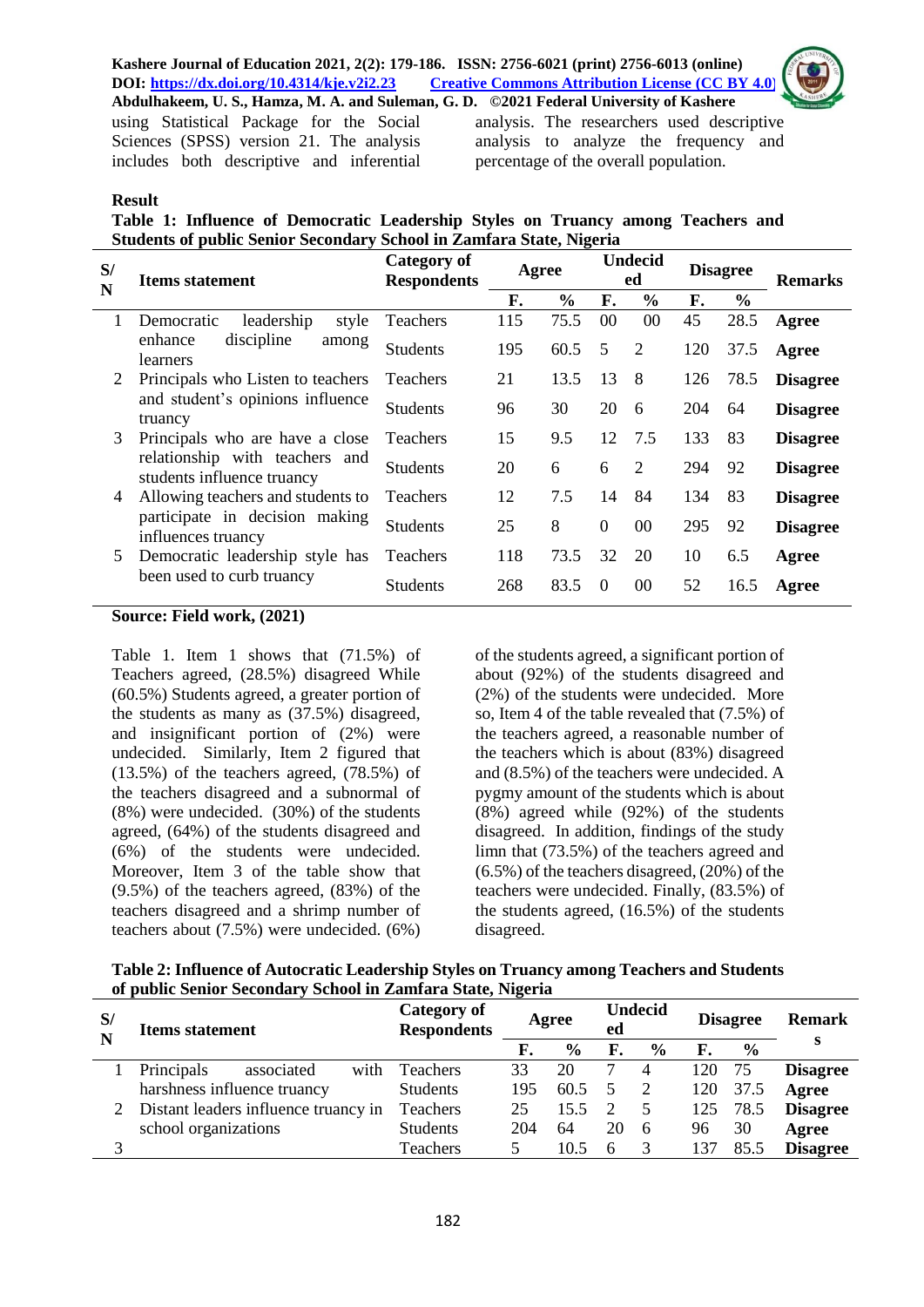

|   | Lack of concern about students           |                 |     |         |          |                 |           |      |                 |
|---|------------------------------------------|-----------------|-----|---------|----------|-----------------|-----------|------|-----------------|
|   | feeling cause truancy from both Students |                 | 294 | 92      |          | 20 6 6 2        |           |      | Agree           |
|   | teachers and students                    |                 |     |         |          |                 |           |      |                 |
| 4 | Making decisions without the Teachers    |                 | 134 | 83.5    | 06 10    |                 | <b>20</b> | 12.5 | Agree           |
|   | consent of both teachers<br>and          | <b>Students</b> | 25  | 8       | $\Omega$ | 00 <sup>°</sup> | 295 92    |      | <b>Disagree</b> |
|   | students influence truancy               |                 |     |         |          |                 |           |      |                 |
|   | Constant adherence to school rules       | <b>Teachers</b> | 135 | 84.5 15 |          | - 9             | 10        | 6.5  | Agree           |
|   | and regulation influence truancy         | <b>Students</b> | 294 | 91.5    | $\Omega$ | 00              | 26        | 8.5  | Agree           |
|   |                                          |                 |     |         |          |                 |           |      |                 |

## **Source: Field work, (2021)**

Going through the opinions of the respondents on autocratic leadership style, Table 2 shows that (20%) of teachers agreed, (75%) disagreed and (4%) of teachers were undecided. While (60.5%) of the students agreed, a greater portion of the students as many as (37.5%) disagreed, and insignificant amount of (2%) were undecided. Similarly, Item 2 figured that (15.5%) of the teachers agreed, (78.5%) of the teachers disagreed and a subnormal of (5%) were undecided. (64%) of the students agreed, (30%) of the students disagreed and (6%) of the teachers were undecided. In addition, Item 3 of the table show that (12.5%) of the teachers agreed, (82.5%) of the teachers disagreed and a shrimp number of teachers about (5%) were undecided. (92%) of the students agreed, a significant portion of about (2%) of the students disagreed and (6%) of the students were undecided. More so, Item 4 of the table revealed that (83.5%) of the teachers agreed, a reasonable number of the teachers which is about (12.5%) disagreed and (10%) of the teachers were undecided. A pygmy amount of the students which is about (8%) agreed while (92%) of the teachers disagreed. In conclusion findings of the study limn that (84.5%) of the teachers agreed and (6.5%) of the teachers disagreed, (9%) of the teachers were undecided and finally (91.5%) of the students agreed and (8.5%) of the students disagreed.

## **Discussion of Findings**

Findings of the study in Table 1 show that majorities (71.5%) of principals were of the opinion that principals who had time to listen to both the teachers' and the students' opinions built a positive school environment that attracted students to school and did not influence truancy among learners. These findings are consonance with the findings of Vicentia, (2016) who found out that democratic leadership style was practiced by

principals who involved teachers and students in formulation of school policies frequently and that these teachers positively influenced the discipline of the learners and made school attractive for the learners. It is revealed that majority 67.5% of the students agreed that democratic leadership enhance discipline and motivations among student However, the teachers were asked to rate how the relationship of their principals with students and teachers influenced truancy. (78.5.0%) of the teachers disagreed that leaders who had a close relationship with the teachers influenced truancy among learners. This implies that a school where the leader was friendly had a positive climate that encouraged students to regularly attend school. Similarly, 64% of the students affirmed that principals who listen to their opinion did not influence truancy among them instead encourage them to learned as well as to be active participant in the learning process.

In addition, the teachers were asked to rate how the relationship of their principals with students and teachers influenced truancy. (83. %) of the teachers disagreed that leaders who had a close relationship with the teachers influenced truancy among learners. This implies that a school where the leader was friendly had a positive climate that encouraged students to regularly attend school. In addition, students reported that leaders who were close to them created a good learning atmosphere which encouraged regular school attendance. This was shown by the (92%) of the students who disagreed that leaders who had a close relationship with them kept them close to the school.

Conversely, all the teachers (92%) disagreed that a leader who makes follow ups when necessary would cause truancy among learners. Such a leader gives his subjects the autonomy to carry on their duties as required and only comes in when needed. It was reported that most teachers and students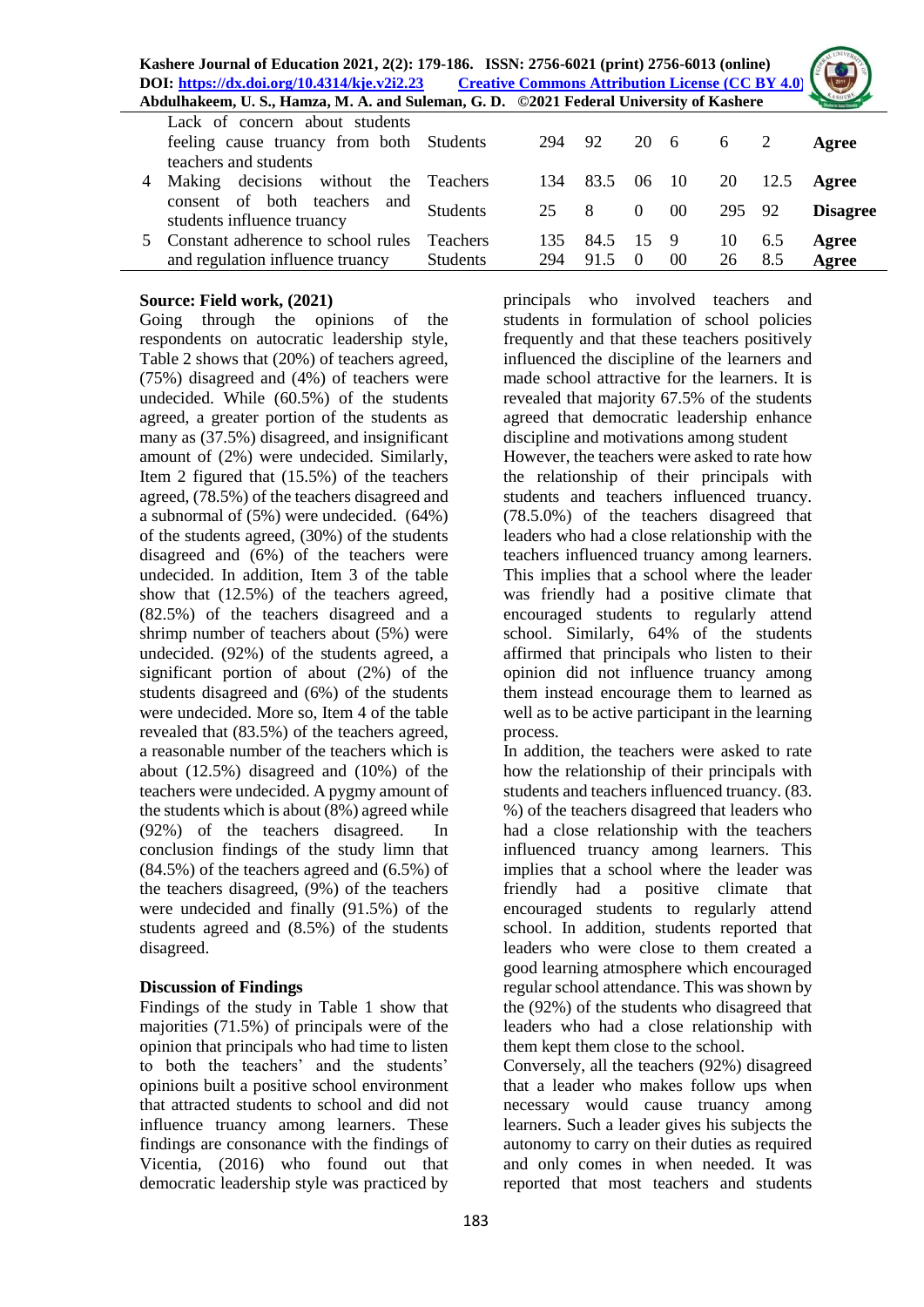preferred such an environment. It encouraged students to stay in school and avoid cases of truancy The findings also showed that allowing teachers and students to participate in decision making in the school encouraged students to attend school regularly. It is easier for people to violate decisions when they are involved. Currently, the boards of management in secondary schools have the provision for a student representative. The student is expected to take the views of the student body to the board of management which makes crucial decisions for schools. This is a way of involving students in decision making, which creates a positive environment in school and aids in running smooth atmosphere for students in school. It was agreed by (73.5%) of the teachers and a further that democratic leadership style enhanced discipline in school and had been used to restraint or curb truancy in schools respectively. These findings were seconded Mbiti, (2007) who asserts that schools with leaders who practice democratic leadership style experience very few cases of truancy throughout their stay in schools. More so, majority (83.5%) of the students strongly agreed that making follow ups on their wellbeing when necessary reduced illegitimate absences. (83.5%) of the students indicated that being involved in decision making enabled them to easily own up the decisions that are made by school authorities and to obey them. Their morale to attend school was high since they felt valued as important stakeholders of their schools. Involving students in decision making ensures that the students' needs are fully addressed and that their voices are heard, which tremendously stricture or curbs truancy among them.

More so, table 2 of the findings revealed that, (75%) of the respondents indicated that harsh leaders were not likely to experience cases of student truancy. This conquered with Yahya (2010) in Vicentia, (2016) asserted that autocratic principals adopted harshness which was widely detested by teachers and students alike. They faced resistance and increase in the number of indiscipline cases. Students hated harsh administrators who made the school climate unfriendly hence triggering them away from school and its related activities. Likewise, findings revealed from the students' perspective, autocratic leaders were harsh which created unfavorable

learning environment and thus led to increased cases of truancy as reported by majority (60.5.0%) of the students agreed. Students fear staying in schools where punishments are the order of the day and their views are not taken into consideration. Equally students prohibit physical punishment and mental harassment that led them to stay away from the schools.

The study sought information on the influence distant leaders had on student truancy. It was established by (15.5%) of the respondents agree that a principal who kept a distant relationship with both students were likely to experience truancy among learners. Such a leader would rarely understand the learners' needs, behavior and self-esteem. Majority of the students also reported that leaders who were quite distant from them did not effectively monitor cases of truancy among learners. 64% of the students reported that leaders who made decisions without involving students were likely to have cases of truancy in their respective schools.

Similarly, about (82.5%) of the teachers disagree that leaders who did not show concern for the feelings of the students were likely to experience cases of truancy. Moreover, Majority of the students also reported that leaders who were quite distant from them did not effectively monitor cases of truancy among learners. (92%) of the students reported that leaders who made decisions without involving students were likely to have cases of truancy.

Majority of the teachers (83.5%) agreed that leaders who mostly made decisions concerning teachers and students without consulting them were likely to have truancy among their students. It was hard for students to own decisions they did not take part in decision making process. Such principals face resistance from both teachers and students and report high cases of truancy among their learners. (92%) of the students reported that leaders who made decisions without involving students were likely to have cases of truancy. Finally, teacher about 84.5% agreed that adherence to school rules and regulations did not influence truancy among students. 91.5% of the students affirmed that adherence to school rules and regulation did not in any way influence truancy.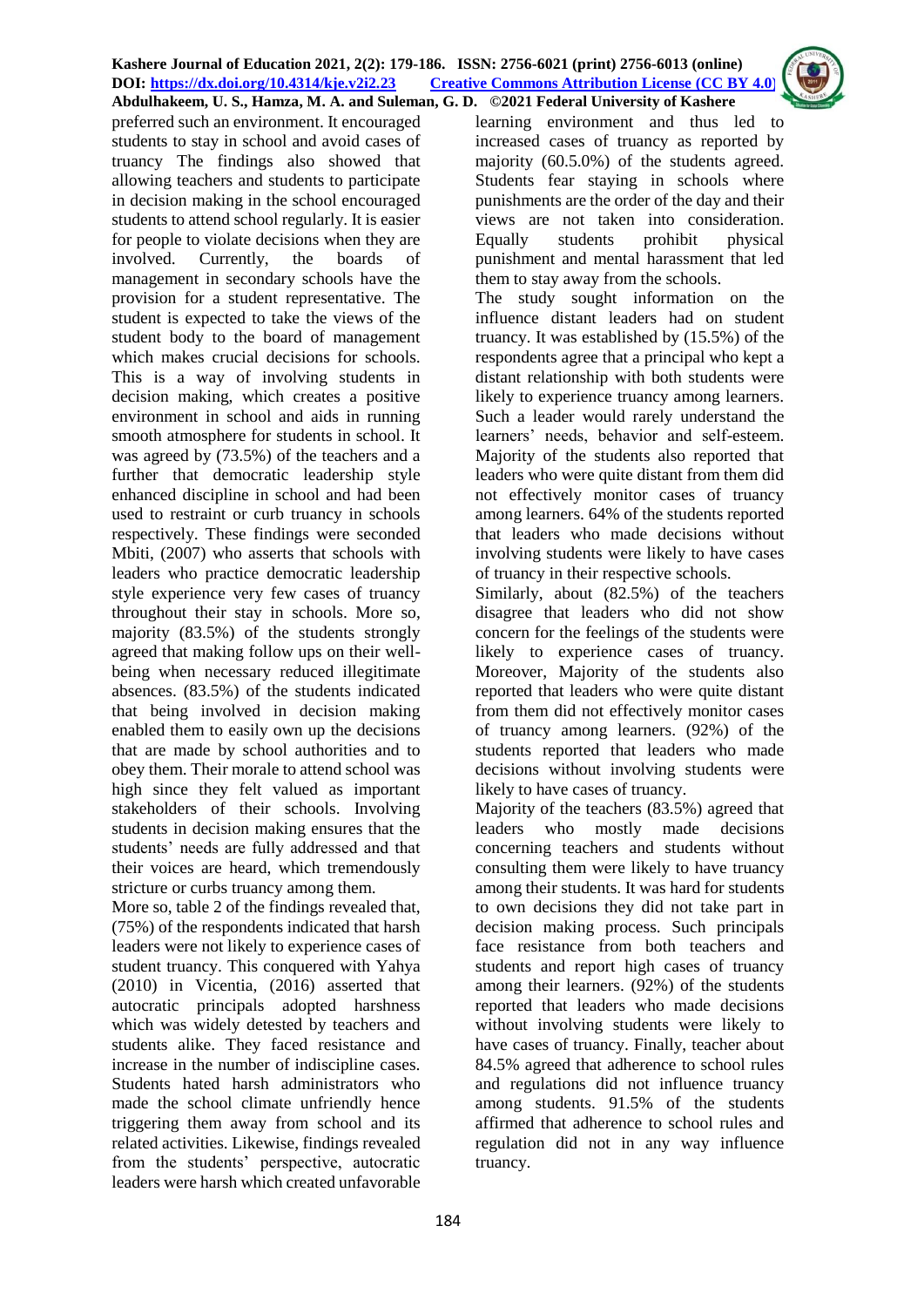

The study concluded that truancy was caused by factors such as inability to cope with academic pressure, dislike for the school environment caused administration techniques used by school leadership, lack of school fees, sickness, problems related to family background and insecurity**.** Similarly, the study concludes that no single leadership style can be used alone if excellent results have to be achieved in schools. Different situations may call for different ways of approaching them. Thus leaders should properly understand leadership styles, their advantages and disadvantages and situations in which a particular style may be used for best results.

## **Recommendations**

Based on the findings, the study laid down the following recommendations:

- i. Awareness campaign among school administrators to enhance their understanding on the circumstances in which each leadership style is appropriate should be encourage it is also recommended wide adoption of democratic and charismatic leadership styles in curbing the rising cases of truancy and insecurity among learners.
- ii. The principals in Zamfara State should organize exchange programmes security awareness measures to help them to overcome or curtail the issues of truancy among their teachers and students.
- iii.Principals in Government schools should attend more in-service programmes to learn management skills and the pros and cons of using each leadership style so that they can adopt the most appropriate styles based on the circumstances in their schools.

## **Reference**

- Burke, K. & Beegle, K. (2004). Why Aren't Children Attending School: The Study of Northwestern Tanzania. *Journal of African Economies*, 13(2), 333-335.
- Fareo D. O. (2013) Truancy and Academic Performance of Secondary School Students in Southwestern Nigeria: Implications for Counseling International *Journal for Cross-*

*Disciplinary Subjects in Education (IJCDSE)*, Special Issue V 3 (2), pages

- Hunt, F., Westbrook, J., Akyeampong, K. & Sebates, R. (2010). *School dropout: Pattern, causes, changes and policies*. Sussex: UNESCO.
- Kibet, M. J., Kindiki, J. N., Sang, J. K. & Kitilit, J. K. (2012). *Principals' Leadership and its Impact on Student Discipline in Kenyan Secondary Schools: A Case of Koibatek District. Publishers*
- Krejcie, R.V. & Morgan, D.W. (1971). Determining sample size for research activities. *Educational and Psychological Measurement*, *30*, 607-?
- Okeyinka A. O. (2004) Indiscipline Among Students in Public Secondary Schools In Oyo West Local Government Area Of Oyo State, *Nigeria Journal of Social Science Education Journal (SOSCED-J)* 3(1), 67-77.
- Okumbe, J. A. (2013). Educational Management, Theory and Practice. Nairobi: University of Nairobi press.
- Tata, U. S. Shehu, S. Aliyu A. D. (2015). Investigation into the Causes of Truancy among Public Senior Secondary School Students in Azare Metropolis of Bauchi State, Nigeria *IOSR Journal of Research & Method in Education. 5(5), 40-45 [www.iosrjournals.org](http://www.iosrjournals.org/) e-ISSN: 2320– 7388, p-ISSN: 2320–737*
- Thami, L. K. (2012). Influence of principals' leadership styles on students' discipline in Public Secondary Schools in Kikuyu District in Kenya. Unpublished M.Ed. Dissertation of the University of Nairobi, Department of Educational Administration and Planning. Nairobi
- Vincentia, W. (2016) Influence of Principals' Leadership Styles on Student Truancy In Public Secondary Day Schools In Nakuru Municipality, Kenya.